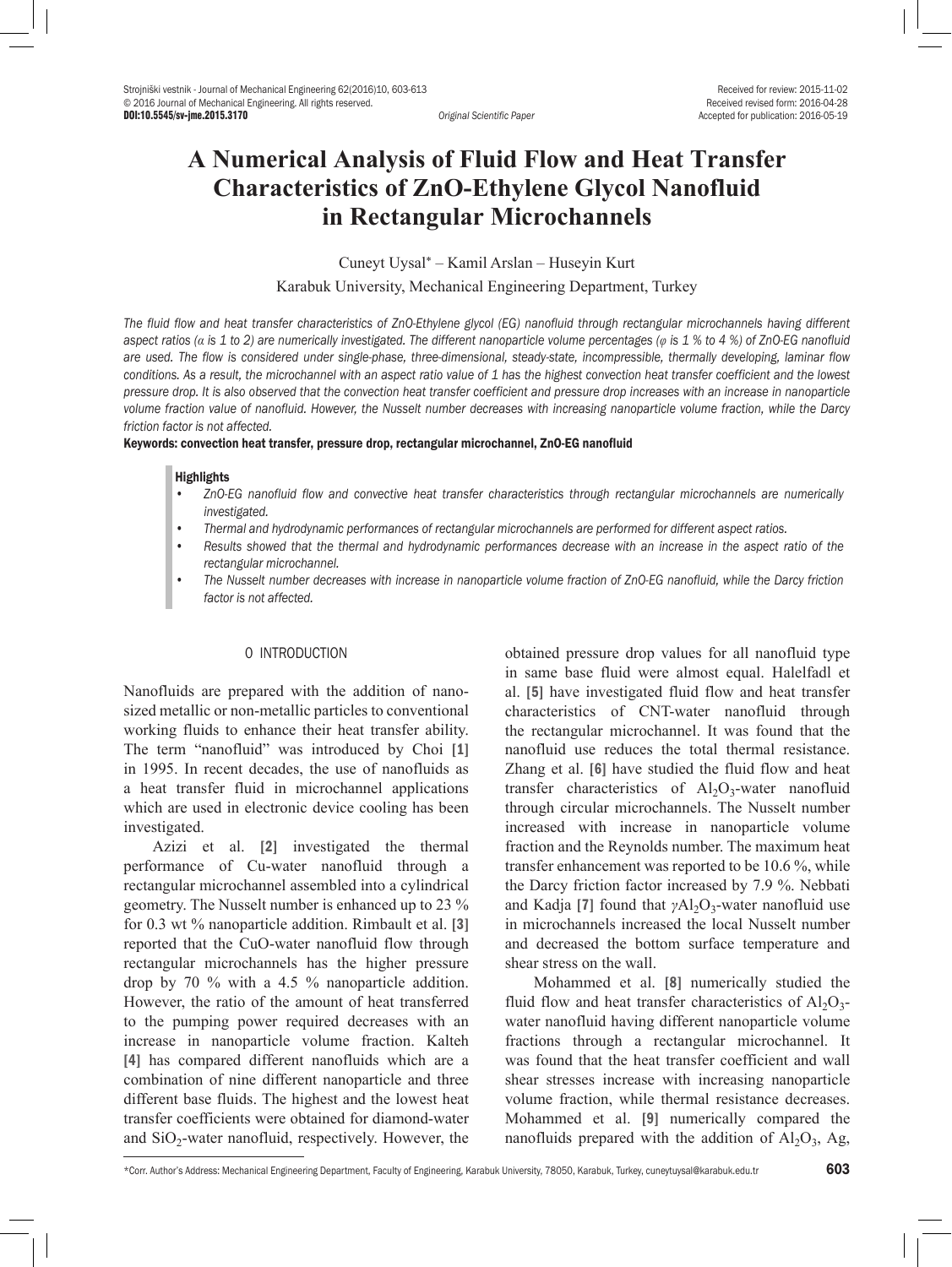CuO, diamond,  $SiO<sub>2</sub>$  and TiO<sub>2</sub> to water. The highest and the lowest heat transfer coefficients were obtained for the diamond-water and the  $Al_2O_3$ -water nanofluids, respectively. Moreover, the highest and the lowest pressure drops were obtained for  $SiO<sub>2</sub>$ -water and Ag-water nanofluids, respectively. Salman et al. [10] compared the thermal performances of  $Al_2O_3$ -water and  $SiO<sub>2</sub>$ -water nanofluid flows through microtubes. numerically and experimentally. They found that  $SiO<sub>2</sub>$ -water nanofluid has the highest Nusselt number value and followed by  $Al_2O_3$ -water nanofluid and pure water, respectively. Mohammed et al. [11] numerically compared the thermal performances of  $Al_2O_3$ -water, Ag-water,  $SiO_2$ -water and  $TiO_2$ -water nanofluids through a square microchannel heat exchanger. The highest heat transfer coefficient was obtained for  $Al_2O_3$ -water nanofluid. Moreover, the lowest pressure drop was obtained for Ag-water nanofluid.

The thermophysical properties of working fluid are critical parameters of the thermal performance of working fluid, because the thermal performance parameters such as heat transfer rate, thermal diffusion, the Prandtl number, and the Reynolds number are related to thermophysical properties of working fluid. Therefore, the definition of thermophysical properties of nanofluids is a critical topic in the investigation of the thermal performance of nanofluids. Vajjha and Das [12] proposed a correlation to calculate the specific heat of nanofluids. In their study,  $Al_2O_3$ -EG/ water (60:40), ZnO-EG/water (60:40),  $SiO<sub>2</sub>$ -EG/water (60:40) nanofluids were used. They reported that the nanoparticle addition to base fluid decreased the specific heat of base fluid. Satti et al. [13] measured the specific heat of five different nanofluids containing  $\text{Al}_2\text{O}_3$ , ZnO, CuO, TiO<sub>2</sub>, and SiO<sub>2</sub> nanoparticles dispersed in a base fluid of 60 % propylene glycol and 40% water by mass. It was found that the specific heat decreases with increase in nanoparticle volume fraction. At 243 K, specific heats of ZnO-PG/water (60:40) nanofluids for 0.5 % and 4.0 % nanoparticle addition reduce by about 28 % and 32 %, respectively. Esfe and Saedodin [14] and [15] proposed correlations to determine the thermal conductivity and viscosity of ZnO-EG nanofluids. Yu et al. [16] found that in low volume concentrations of ZnO-EG nanofluid showed Newtonian behavior, while at higher volume concentrations it showed shear-thinning behavior. Prajapati et al. [17] reported that the heat transfer coefficient increases with an increase in nanoparticle volume fraction of the ZnO-water nanofluid. Salman et al. [18] found that the highest Nusselt number was obtained for  $SiO<sub>2</sub>$ -EG nanofluid, followed by ZnO-EG, CuO-EG,  $Al_2O_3$ -EG and pure EG.

EG and EG/water mixtures are used in car engines, heating systems, and solar heating installations as heat transfer fluids in cold regions. Nanofluid-based EG and EG/water mixtures can be used as alternative heat transfer fluids in these fields. Therefore, the fluid flow and heat transfer characteristics of nanofluid-based EG should clearly be investigated. From the above literature survey, it was clearly seen that the studies performed on the fluid flow and heat transfer characteristics of ZnO-EG nanofluid in microchannels are limited. In this study, the fluid flow and heat transfer characteristics of ZnO-EG nanofluid for different nanoparticle volume fractions through rectangular microchannels having different aspect ratios were numerically investigated under laminar flow conditions to investigate the use of ZnO-EG nanofluid as a heat transfer fluid in electronic device cooling and the importance of geometric configuration. The dimensionless temperatures, convective heat transfer coefficient, the Nusselt number, pressure drop, the Darcy friction factor values for ZnO-EG nanofluid were determined.

#### 1 NUMERICAL PROCEDURE

## 1.1 Model Description

The system is considered to be a microchannel attached over a hot surface to dissipate heat generated by any electronic device (e.g. computer chips). The bottom wall of the microchannel is exposed to heat generated by the electronic device. The schematic diagram of the rectangular microchannel is illustrated in Fig. 1. Six different aspect ratios between *α* is 1 and 2 are defined. The hydraulic diameter and length of the microchannel for each aspect ratio values of the microchannel are assumed 150 µm and 5 cm, respectively. The other geometric parameters are defined by using the following equation,

$$
D_h = \frac{4A}{P} = \frac{2HW}{(H+W)},\tag{1}
$$

where  $D_h$ , *H* and *W* are the hydraulic diameter, height and weight of microchannel, respectively.



Fig. 1. *The schematic diagram of microchannel*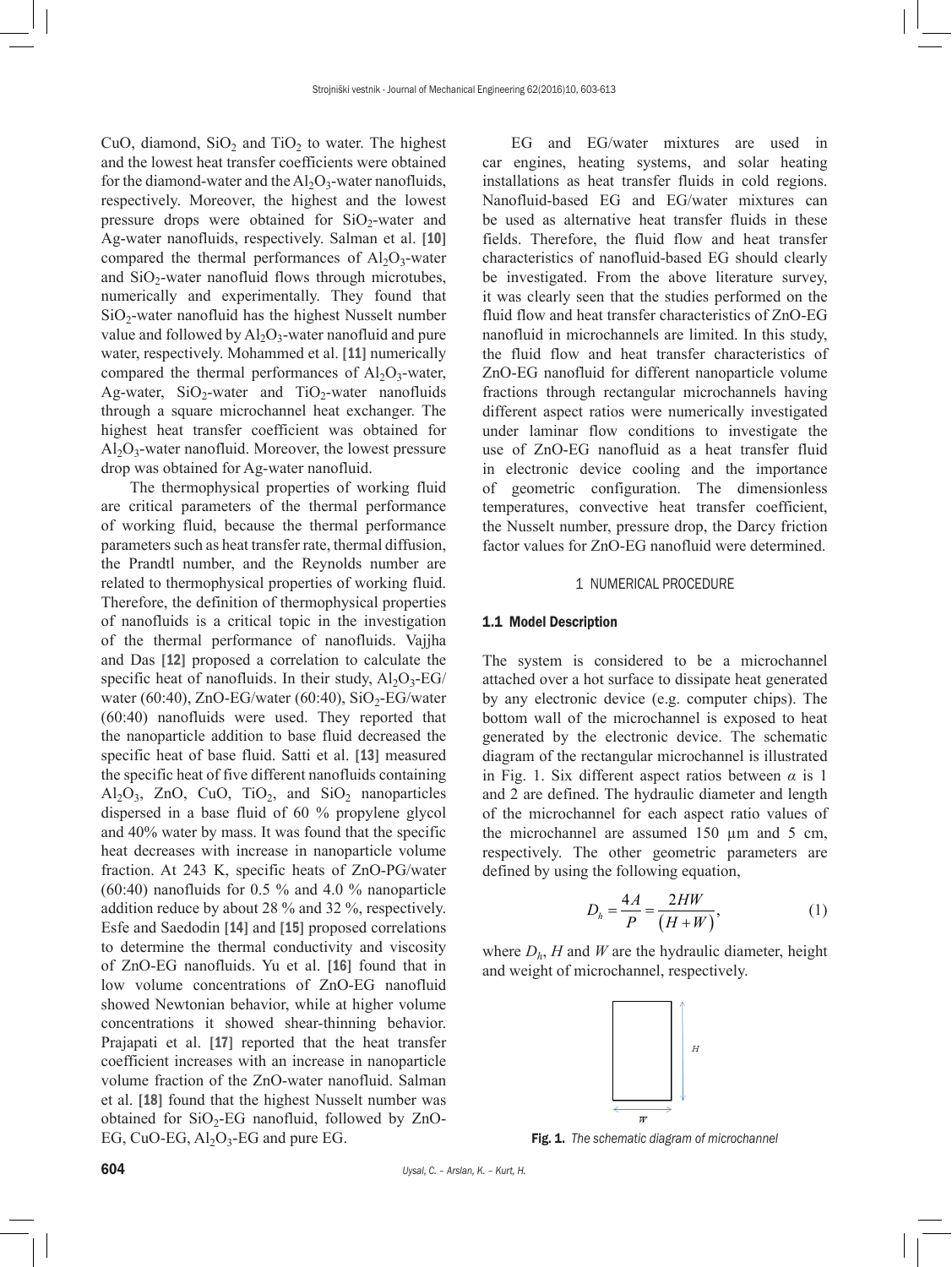The obtained results for other geometric parameters belonging to the rectangular microchannel are shown in Table 1.

| $\alpha(H/W)$ | $H$ [ $\mu$ m] | $W$ [µm] |
|---------------|----------------|----------|
| 1.0           | 150            | 150      |
| 1.2           | 165            | 137.5    |
| 1.4           | 180            | 128.57   |
| 1.6           | 195            | 121.875  |
| 1.8           | 210            | 116.67   |
| 2.0           | 225            | 112.5    |

Table 1. *The geometric dimensions of microchannels*

#### 1.2 Governing Equations

Fluid flow containing infinitesimal solid particles with diameters less than 100 nm can be modeled as single-phase flow [19]. Therefore, the ZnO-EG nanofluid flow is modelled as single-phase flow in this study. The following assumptions are also adopted for this study: (i) both heat transfer and fluid flow in microchannel are in three dimensional and steady-state; (ii) nanofluid flow is incompressible and laminar; (iii) the physical properties of nanofluid, such as density, specific heat, thermal conductivity are temperature independent; and (iv) the buoyancy effect, viscous dissipation and radiation heat transfer are negligible. The governing equations for the singlephase model can be written as follows under the abovementioned assumptions:

Continuity equation:

$$
\frac{\partial U}{\partial X} + \frac{\partial V}{\partial Y} + \frac{\partial W}{\partial Z} = 0,\tag{2}
$$

X-momentum equation:

$$
\left(U\frac{\partial U}{\partial X} + V\frac{\partial U}{\partial Y} + W\frac{\partial U}{\partial Z}\right) =
$$
\n
$$
= -\frac{dP}{dX} + \frac{1}{Re} \left(\frac{\partial^2 U}{\partial X^2} + \frac{\partial^2 U}{\partial Y^2} + \frac{\partial^2 U}{\partial Z^2}\right),
$$
\n(3)

Y-momentum equation:

$$
\left(U\frac{\partial V}{\partial X} + V\frac{\partial V}{\partial Y} + W\frac{\partial V}{\partial Z}\right) =
$$
\n
$$
= -\frac{dP}{dY} + \frac{1}{Re} \left(\frac{\partial^2 V}{\partial X^2} + \frac{\partial^2 V}{\partial Y^2} + \frac{\partial^2 V}{\partial Z^2}\right),
$$
\n(4)

Z-momentum equation:

$$
\left(U\frac{\partial W}{\partial X} + V\frac{\partial W}{\partial Y} + W\frac{\partial W}{\partial Z}\right) =
$$
\n
$$
= -\frac{dP}{dZ} + \frac{1}{Re} \left(\frac{\partial^2 W}{\partial X^2} + \frac{\partial^2 W}{\partial Y^2} + \frac{\partial^2 W}{\partial Z^2}\right),
$$
\n(5)

Energy equation:

$$
\left(U\frac{\partial\theta}{\partial X} + V\frac{\partial\theta}{\partial Y} + W\frac{\partial\theta}{\partial Z}\right) =
$$
\n
$$
=\frac{1}{Re\cdot Pr}\left(\frac{\partial^2\theta}{\partial X^2} + \frac{\partial^2\theta}{\partial Y^2} + \frac{\partial^2\theta}{\partial Z^2}\right),
$$
\n(6)

where *X*, *Y,* and *Z* are dimensionless distances; *U*, *V*, and *W* are the dimensionless velocity components; *Re* is the Reynolds number; *Pr* is the Prandtl number; *P* is the dimensionless pressure and  $\theta$  is the dimensionless temperature.

The dimensionless parameters in the above equations can be expressed as follows:

$$
X = \frac{x}{D_h}, \quad Y = \frac{y}{D_h}, \quad Z = \frac{z}{D_h}, \tag{7}
$$

$$
U = \frac{u}{U_{in}}, \quad V = \frac{v}{U_{in}}, \quad W = \frac{w}{U_{in}}, \tag{8}
$$

$$
Re = \frac{\rho U_{in} D_h}{\mu},\tag{9}
$$

$$
Pr = \frac{C_p \mu}{k},\tag{10}
$$

$$
P = \frac{\Delta P}{\rho U_{in}^2},\tag{11}
$$

$$
\theta = \frac{T - T_{in}}{T_w - T_{in}},\tag{12}
$$

where *u*, *v*, *w* are the velocity components in *x*, *y* and *z* coordinates;  $\rho$  is the density;  $\mu$  is the viscosity;  $C_p$  is the specific heat; *k* is the thermal conductivity;  $\Delta P$  is the pressure drop;  $U_{in}$  is the inlet velocity;  $T_w$  and  $T_{in}$ are the wall and inlet temperature, respectively.

To solve the governing equations, boundary conditions are required. The inlet velocity is obtained by considering the Reynolds numbers. The no-slip condition is imposed at the walls of the microchannel. The fixed heat flux is applied at the bottom surface of the microchannel, and the heat is transferred from the bottom wall to the nanofluid. The side and top surfaces of the microchannel are assumed to be insulated. The pressure outlet boundary condition is used at the outlet of the microchannel. The boundary conditions used in this study are given below in detail: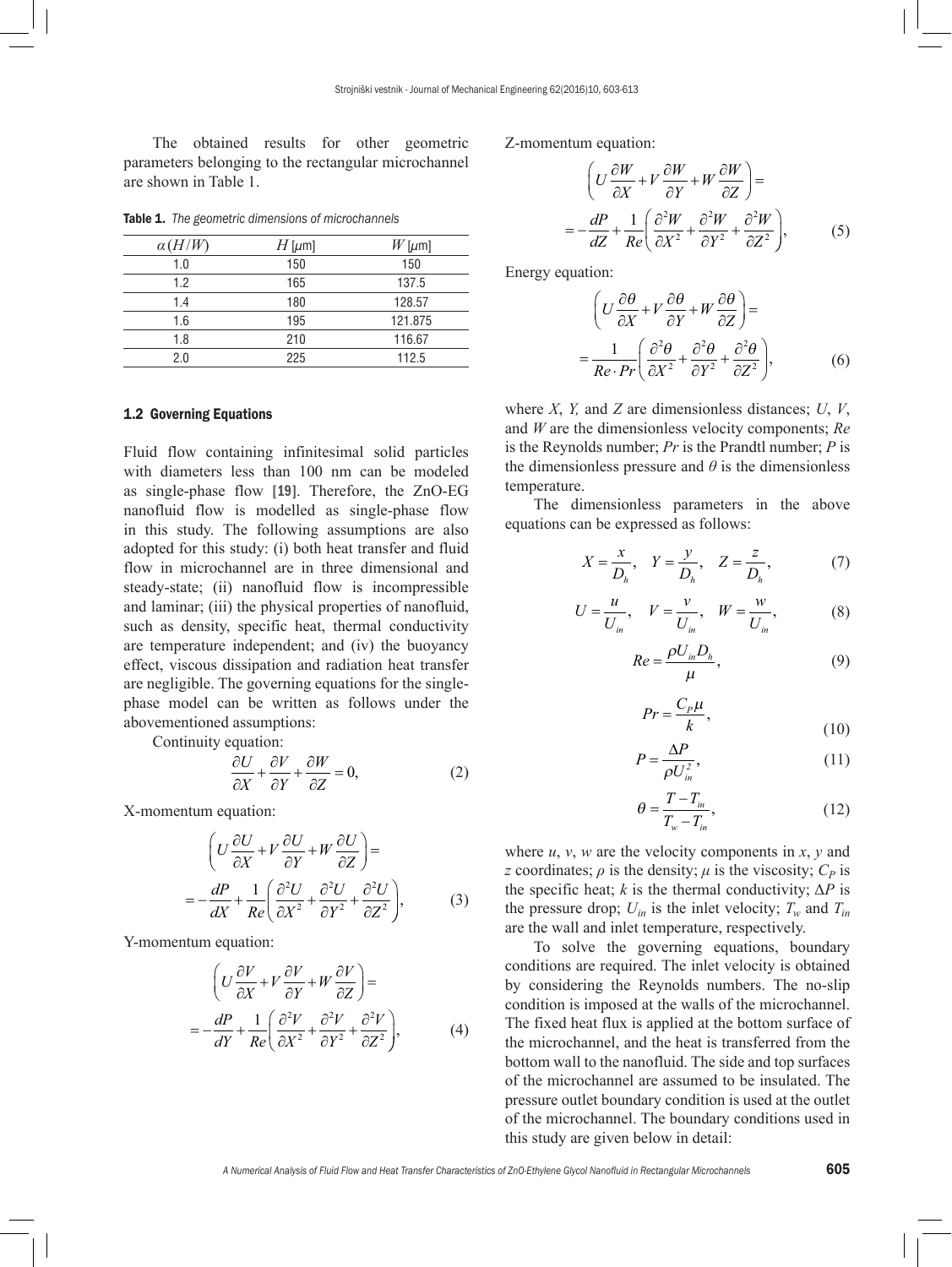at the inlet:  $U = 1$ ,  $\theta = 1$ ,

at the outlet:  $P = P_{out} = 0$ ,

at the solid-fluid interfaces:

$$
U=0, \quad \theta=\theta_s, \quad -k\frac{\partial\theta}{\partial n}=-k_s\frac{\partial\theta_s}{\partial n},
$$

at the bottom surface:  $q_w^{"} = -k_s \frac{\partial \theta_s}{\partial n}$ , at the side and top surfaces:  $q_w^{\prime\prime} = 0$ .

# 1.3 Thermophysical Properties

The governing equations include some thermophysical properties belonging to working fluid. To solve the governing equations, these thermophysical properties should be defined.

The density and specific heat of the ZnO-EG nanofluid can be determined using the following equations, which are based on conventional mixture theory, respectively:

$$
\rho_{\eta f} = (1 - \varphi) \rho_{\text{bf}} + \varphi \rho_{\text{np}}, \qquad (13)
$$

$$
(\rho C_p)_{\text{nf}} = (1 - \varphi)(\rho C_p)_{\text{bf}} + \varphi(\rho C_p)_{\text{np}}, \quad (14)
$$

where  $\varphi$  is the nanoparticle volume fraction of the nanofluid and the subscripts *nf*, *np* and *bf* denote nanofluid, nanoparticle, and the base fluid, respectively.

To calculate the thermal conductivity of ZnO-EG nanofluid, the following correlation proposed by Esfe and Saedodin [14], which is based on experimental data obtained for ZnO-EG nanofluid can be used;

$$
k_{nf} = \left(0.24859T^{2.504\varphi^{0.7974}} + 0.7492\right)k_{bf},\qquad(15)
$$

where  $T$  is the temperature and in units of  $\mathrm{C}^{\circ}$ . The validity of this correlation is in  $\varphi$ =0.0625% to 5% and *T*=25 °C to 50 °C intervals.

The viscosity of ZnO-EG nanofluid can be calculated by using following correlation proposed by Esfe and Saedodin [15] which is based on experimental data obtained for ZnO-EG nanofluid;

$$
\mu_{nf} = \begin{pmatrix} 0.9118Exp(5.49\varphi - 0.00001359T^2) + \\ +0.0303Ln(T) \end{pmatrix} \mu_{bf}, \ (16)
$$

where  $T$  is the temperature and in units of  $\mathrm{C}^{\circ}$ . This correlation is valid for  $\varphi$ =0.25% to 5% and *T*=25 °C to 50 °C.

#### 1.4 Numerical Procedure

To carry out the numerical computation, the finite volume method is used. The governing equations are solved along with boundary conditions. The convective terms existing in the governing equations are discretized by using the second order upwind scheme. The standard scheme is employed in the discretization of pressure. A SIMPLE algorithm is used to resolve the velocity and pressure coupling [20]. The SIMPLE-code family is based on the spatial integration of the conservation equations over finite control volumes. The Green-Gauss cell-based method is used to discretize the momentum and energy equations. The governing equations are iterated until the convergence value of  $1\times10^{-6}$ . No convergence problems are observed during the calculations.

## 1.5 Grid Testing and Validation

In the modelling of the rectangular microchannel, the hexahedral mesh distribution is used. Finer meshes are used in the region near the microchannel walls to enhance the accuracy of the solution. The mesh distribution of rectangular microchannel is shown in Fig. 2.



Fig. 2. *The mesh distribution of rectangular microchannel*

The grid independence test is realized for each microchannel with different aspect ratios to invalidate the effect of grid number on a solution. Six different grid numbers ranging from 40,000 to 1,400,000 are used to model each microchannel. Optimum grid numbers are defined considering the change of result obtained by the solution. The numerical computations are realized for defined optimum models.

To validate the accuracy of code, the results obtained by the present study are compared with the results of Lee et al. [21], which are based on experimental data for rectangular microchannels in thermally developing laminar flow under constant heat flux conditions. The comparison of the results obtained by the present study with that of Lee et al.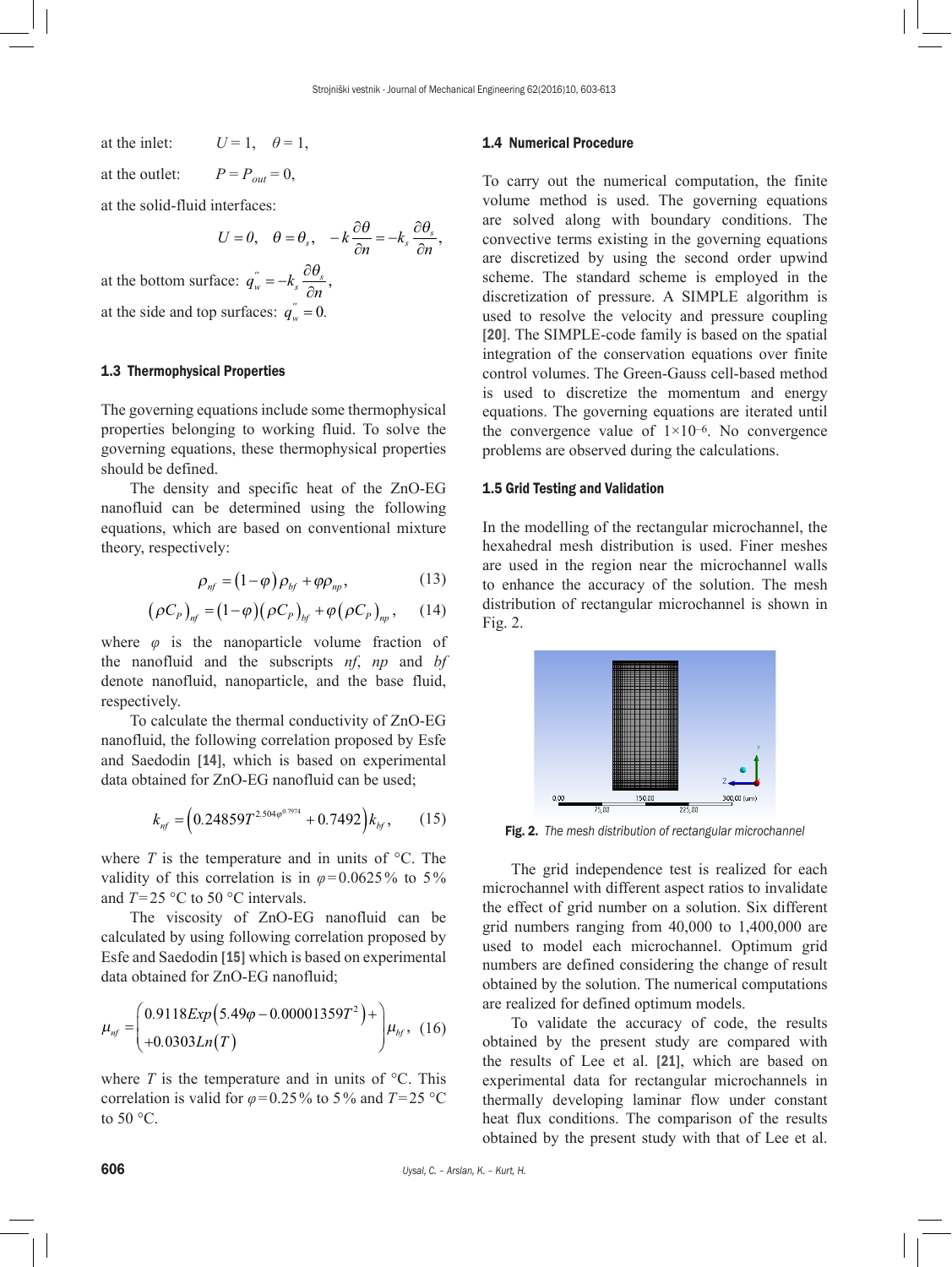[21] is illustrated in Fig. 3. As can be seen, the local Nusselt number values obtained by the present study showed good agreement with the results of Lee et al. [21]. The maximum deviation from the results of Lee at al. [21] is obtained to be 9.45 %.



Fig. 3. *Comparison of results obtained by present study with the results of Lee et al.* [21]

#### 2 RESULTS AND DISCUSSION

The fluid flow and heat transfer characteristics of ZnO-EG nanofluid through rectangular microchannels are numerically investigated. In the calculations, different nanoparticle volume fractions  $(\varphi = 1\%$  to 4%) of ZnO-EG nanofluid are used. The Reynolds number is in the range of 10 to 100. The calculations are realized for different aspect ratio values (*α*=1, 1.2, 1.4, 1.6, 1.8, 2) of the rectangular microchannel. The fixed heat flux of 1000 W/m² is applied at the bottom surface of the microchannels.

### 2.1 Dimensionless Temperature

The dimensionless temperature is calculated by using Eq. (12). The variation of dimensionless temperature along with axial dimensionless distance for each aspect's ratio values of the rectangular microchannel in the use of pure EG at  $Re = 10$  and  $Re = 100$  are illustrated in Figs. 4a and b, respectively.

The variation of the dimensionless temperature along with the axial dimensionless distance for different nanoparticle volume fractions in *α*=1 at *Re*=10 and *Re*=100 are illustrated in Figs. 5a and b, respectively.

The ZnO nanoparticle addition to pure EG decreased the bulk and wall temperature of the fluid. However, the decrease in wall temperature is higher than that of the bulk temperature. Therefore, the



Fig. 4. *The variation of dimensionless temperature along with axial dimensionless distance for different aspect ratios (working fluid is pure EG) at a) Re = 10 and b) Re = 100* 

dimensionless temperature increases with an increase in the nanoparticle volume fraction of ZnO nanofluid.

#### 2.2 Convective Heat Transfer Coefficient

The convective heat transfer coefficient can be written as follows:

$$
h = \frac{mc_p \left(T_{\text{outlet}} - T_{\text{inlet}}\right)}{A_s \left(T_w - T_b\right)},\tag{17}
$$

where  $\dot{m}$  is the mass flow rate, and  $A_s$  is the heated surface area of the microchannel.

The variation of convective heat transfer coefficient with the Reynolds number for each aspect ratio of the rectangular microchannel in the use of pure EG is illustrated in Fig. 6.

As can be seen from Fig. 6, the convective heat transfer coefficient decreases with an increase in aspect ratio of the rectangular microchannel. The convective heat transfer coefficients obtained for *α*=1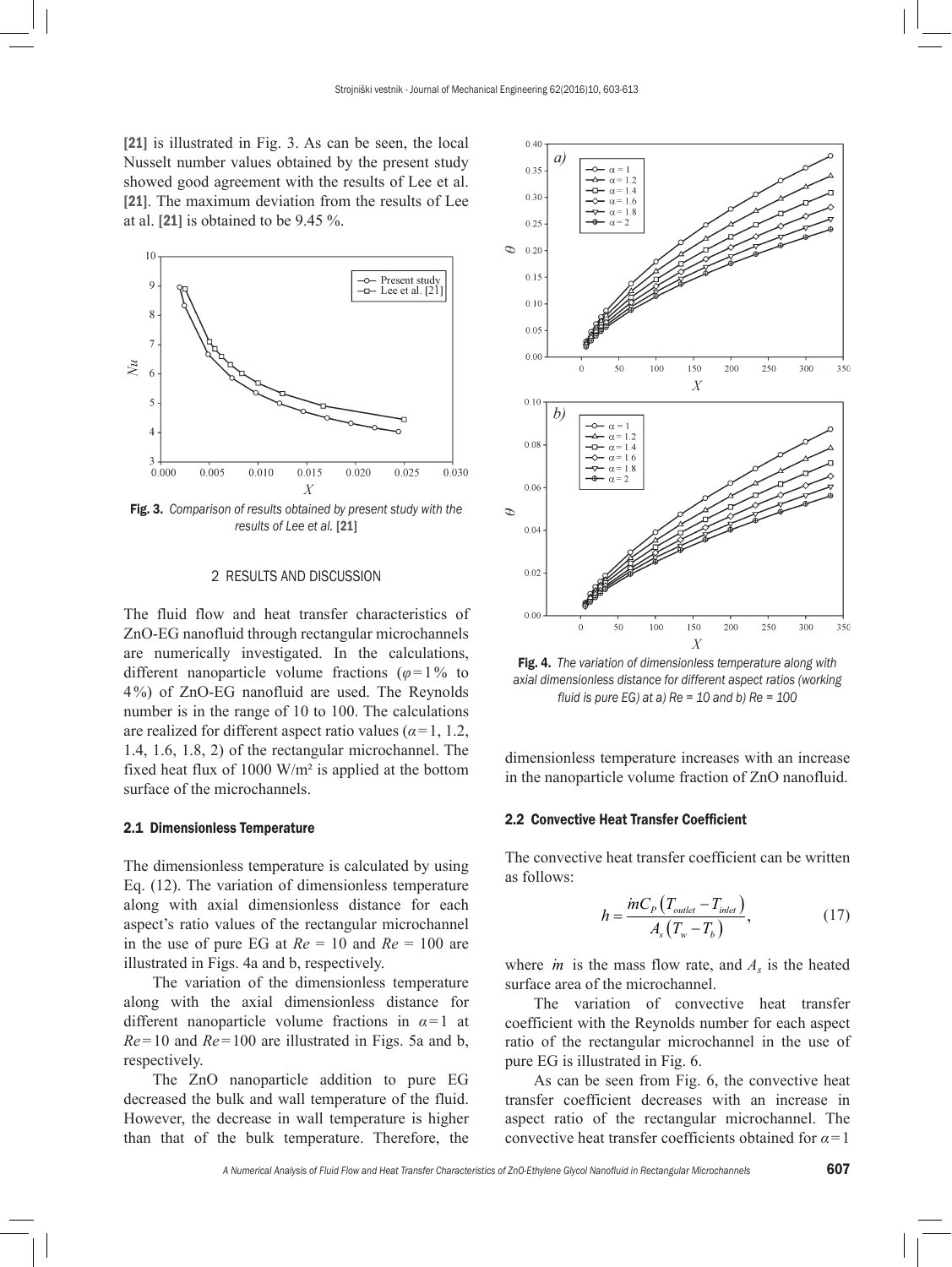

Fig. 5. *The variation of dimensionless temperature along with axial dimensionless distance for different nanoparticle volume fractions (for*  $\alpha = 1$ *) at a) Re = 10 and b) Re = 100* 



Fig. 6. *The variation of convective heat transfer coefficient with the Reynolds number for different aspect ratios (working fluid is pure EG)*

at *Re* = 10 and *Re* = 100 is higher my 19.69 % and 7.18 % compared to that of  $\alpha = 2.0$ , respectively. The microchannel having an aspect ratio of  $\alpha = 1$  provides better heat dissipation by convection heat transfer. The microchannel width is decreased with increasing aspect ratio to be able to provide constant hydraulic diameter. This tendency causes decreases in the heated surface area of the microchannel and consequently increases the convective heat transfer coefficient. However, a decrease in the outlet temperature of pure EG with increasing aspect ratio is higher than the decrease in heated surface area. Therefore, the convective heat transfer coefficient decreases with the increasing aspect ratio of the microchannel.

The variation of convective heat transfer coefficient with the Reynolds number for different nanoparticle volume fractions in  $\alpha = 1$  is illustrated in Fig. 7.



Fig. 7. *The variation of convective heat transfer coefficient with the Reynolds number for different nanoparticle volume fractions (for α =1)*

The convective heat transfer coefficient increases with the increase in nanoparticle volume fraction of ZnO-EG nanofluid. The increments in the convective heat transfer coefficient for 4 % ZnO-EG nanofluid compared to pure EG is 19.33 % and 16.89 % at *Re* = 10 and *Re* = 100, respectively. The ZnO nanoparticle addition to pure EG increases the density, outlet temperature of the nanofluid, and the velocity of the nanofluid at fixed Reynolds numbers. Moreover, the ZnO nanoparticle addition to pure EG decreases the temperature difference between wall and bulk temperatures of nanofluid. This fact is also reported by Tsai and Chein [22]. These facts increase the convective heat transfer coefficient of flow. The specific heat of pure EG decreases with increasing nanoparticle volume fraction. This case has a reducing effect on the convective heat transfer coefficient but is eliminated by other additive effects.

The variation of local convective heat transfer coefficient along with axial dimensionless distance for each aspect ratio of the rectangular microchannel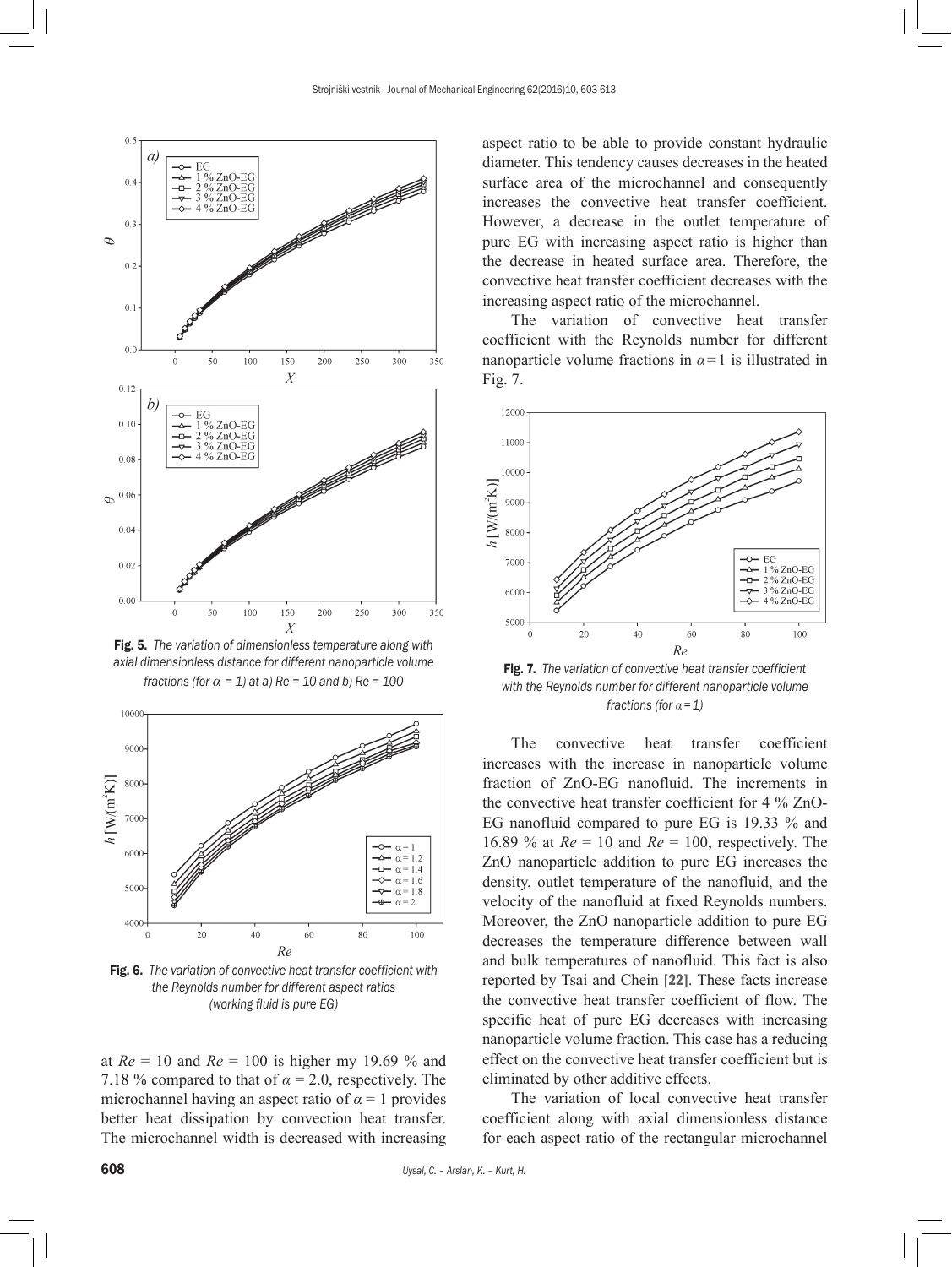



Fig. 8. *The variation of local convective heat transfer coefficient along with axial dimensionless distance for different aspect ratios (working fluid is pure EG) at a) Re = 10 and b) Re = 100*

in the use of pure EG at  $Re = 10$  and  $Re = 100$  are illustrated in Figs. 8a and b, respectively.

As can be seen from Figs 8a and b, the local convective heat transfer values are much higher in the inlet region of the microchannel. It is also observed that the reduction in local convective heat transfer coefficient after the inlet region of the microchannel at *Re* = 100 is higher compared to that of at *Re* = 10.

The variation of local convective heat transfer coefficient along with the axial dimensionless distance for different nanoparticle volume fractions in  $\alpha = 1$  at  $Re = 10$  and  $Re = 100$  are illustrated in Figs. 9a and b, respectively.

As expected, the local convective heat transfer coefficients for 4 % ZnO-EG nanofluid take higher values in comparison to other nanoparticle volume fractions of ZnO-EG nanofluid and pure EG. It is also observed that the ZnO-EG nanofluid flow is thermally developing a flow for this study.



Fig. 9. *The variation of local convective heat transfer coefficient along with axial dimensionless distance for different nanoparticle volume fractions (α = 1) at a) Re = 10 and b) Re = 100*

## 2.3 The Nusselt Number

The Nusselt number is expressed as follows:

$$
Nu = \frac{hD_h}{k}.\tag{18}
$$

The variation of the Nusselt number with the Reynolds number for each aspect ratio of the rectangular microchannel in the use of pure EG is illustrated in Fig. 10.

The Nusselt number decreases with increases in the aspect ratio of the rectangular microchannel. It is found that the Nusselt number obtained for *α*=1 at  $Re=10$  and  $Re=100$  is higher by 19.69 % and 7.18 % compared to that of  $\alpha = 2$ , respectively.

The variation of the Nusselt number with the Reynolds number for different nanoparticle volume fractions in  $\alpha$ =1 is illustrated in Fig. 11.

As can be seen from Fig. 11, the Nusselt number surprisingly decreases with increases in nanoparticle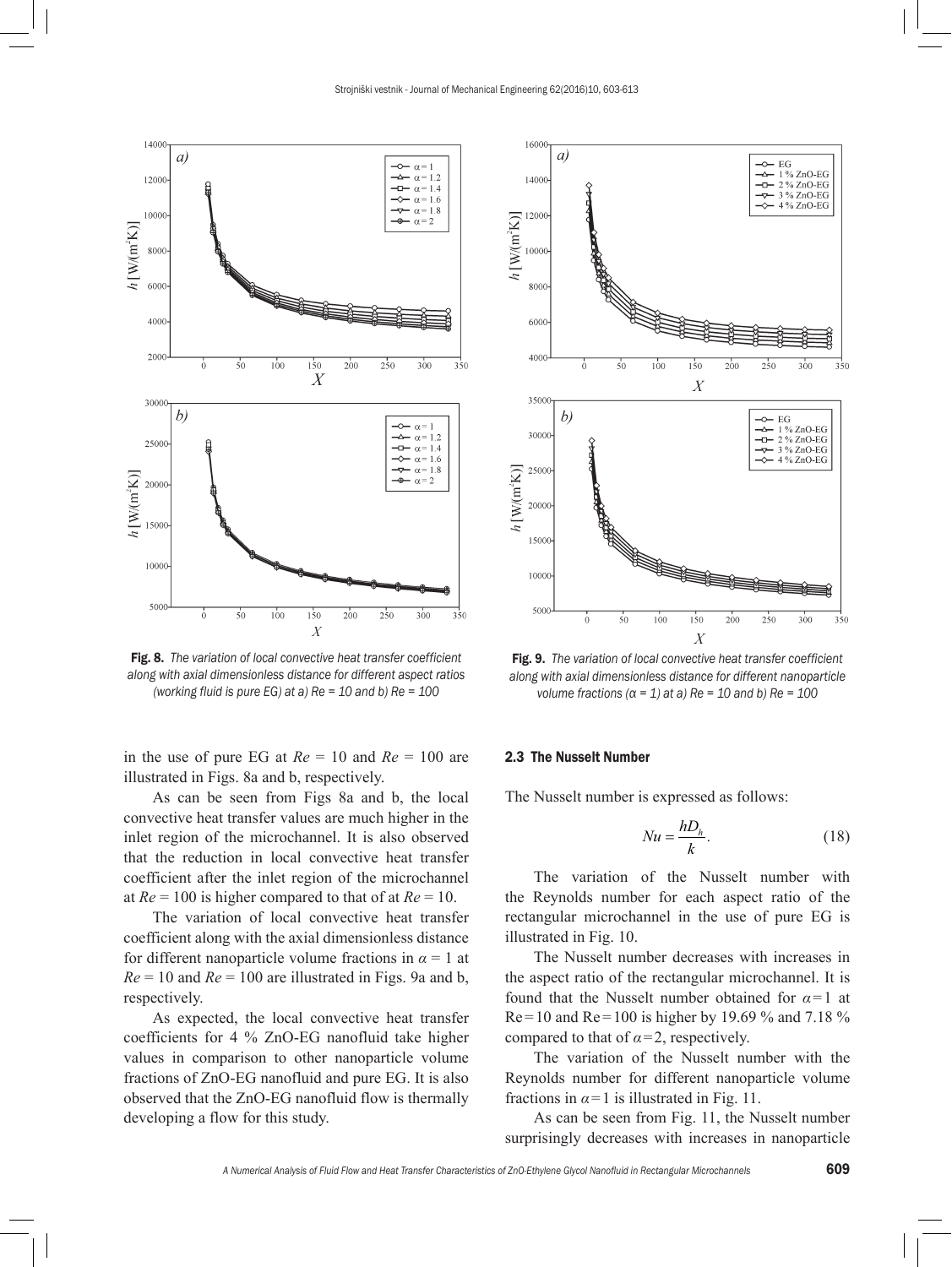volume fraction of ZnO-EG nanofluid. The Nusselt number values for 4.0 % ZnO-EG nanofluid at *Re*=10 and *Re*=100 are lower by 2.02 % and 4.02 % compared to that of pure EG, respectively.



Fig. 10. *The variation of the Nusselt number with the Reynolds number for different aspect ratios (working fluid is pure EG)*



Fig. 11. *The variation of the Nusselt number with the Reynolds number for different nanoparticle volume fractions (for α=1)*

The reason for the decrease in the Nusselt number is a higher increment in conductive heat transfer coefficient when ZnO nanoparticle is added to pure EG. The increment in convective heat transfer coefficient is obtained to be 19.33 % for 4 % ZnO-EG nanofluid at *Re*=10, while the increment in conductive heat transfer coefficient is 21.78 % for 4 % ZnO-EG nanofluid. This higher increment in conductive heat transfer coefficient compared to convective heat transfer coefficient reduces the Nusselt number of the flow.

## 2.4 Pressure Drop

The variation of normalized pressure drop with the Reynolds number for each aspect ratio of the rectangular microchannel in the use of pure EG is illustrated in Fig. 12.

The normalized pressure drop increases with increases in aspect ratio of the rectangular microchannel. It is found that the normalized pressure drop for  $\alpha = 2$  at  $Re = 10$  and  $Re = 100$  is 9.05 % and 8.91 % higher compared to that of  $\alpha = 1$ , respectively.

The variation of normalized pressure drop with the Reynolds number for different nanoparticle volume fractions in  $\alpha=1$  is illustrated in Fig. 13, respectively.

It is found that the normalized pressure drop increases with increases in nanoparticle volume fraction of ZnO-EG nanofluid in that ZnO nanoparticle addition to pure EG increases the viscosity of the nanofluid. The normalized pressure drop values for 4 % ZnO-EG nanofluid at *Re* = 10 and *Re* = 100 are 28.96 % and 29.23 % higher compared to that of pure EG, respectively.



Fig. 12. *The variation of normalized pressure drop with the Reynolds number for different aspect ratios (working fluid is pure EG)*



Fig. 13. *The variation of normalized pressure drop with the Reynolds number for different nanoparticle volume fractions (for α = 1)*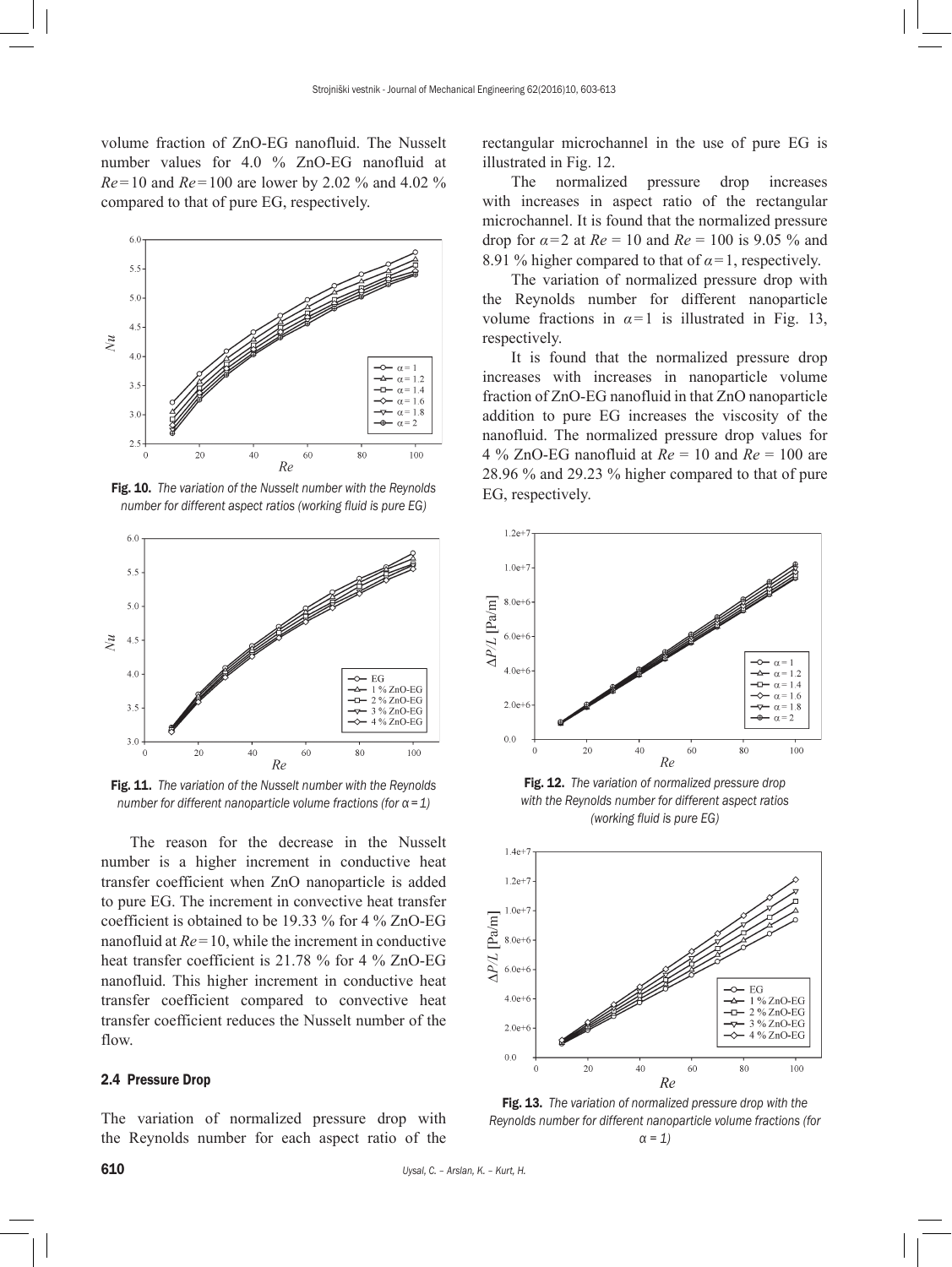## 2.5 The Darcy Friction Factor

The Darcy friction factor is determined as follows:

$$
f = 2\frac{D_h}{L} \frac{\Delta P}{\rho U_m^2},\tag{19}
$$

where *L* is the length of the microchannel,  $\Delta P$  is the pressure drop.

The variation of the Darcy friction factor with the Reynolds number for each aspect ratio of the rectangular microchannel in the use of pure EG is illustrated in Fig. 14.



Fig. 14. *The variation of the Darcy friction factor with the Reynolds number for different aspect ratios (working fluid is pure EG)*

The Darcy friction factor increases with increases in the aspect ratio of the rectangular microchannel. The pressure drop for  $\alpha = 2$  at  $Re = 10$  and  $Re = 100$ is 9.05 % and 8.91 % higher compared to that of  $\alpha = 1$ , respectively.

The variation of the Darcy friction factor with the Reynolds number for different nanoparticle volume fractions in  $\alpha$ =1 is illustrated in Fig. 15.





It is observed that the ZnO nanoparticle addition to pure EG does not affect the Darcy friction factor. The same finding is reported for  $Al_2O_3$ -water and  $Al_2O_3$ -EG/water nanofluids by Jung et al. [23].

The local Darcy friction factor can be calculated as follows

$$
f_x = \frac{8\tau_x}{\rho U_{in}^2},\tag{20}
$$

where  $\tau_r$  is local shear stress.

The variation of the local Darcy friction factor along with axial dimensionless distance for each aspect ratio of the rectangular microchannel in the use of pure EG at *Re* = 10 and *Re* = 100 are illustrated in Figs. 16a and b, respectively.



Fig. 16. *The variation of the local Darcy friction factor along with axial dimensionless distance for different aspect ratios (working fluid is pure EG) at a) Re=10 and b) Re=100*

As can be seen from Figs 16a and b, the flow is hydrodynamically developed. The velocity of flow and the local shear stress values increase with an increase in the Reynolds number. However, an increase in velocity is higher than that of local shear

*A Numerical Analysis of Fluid Flow and Heat Transfer Characteristics of ZnO-Ethylene Glycol Nanofluid in Rectangular Microchannels* 611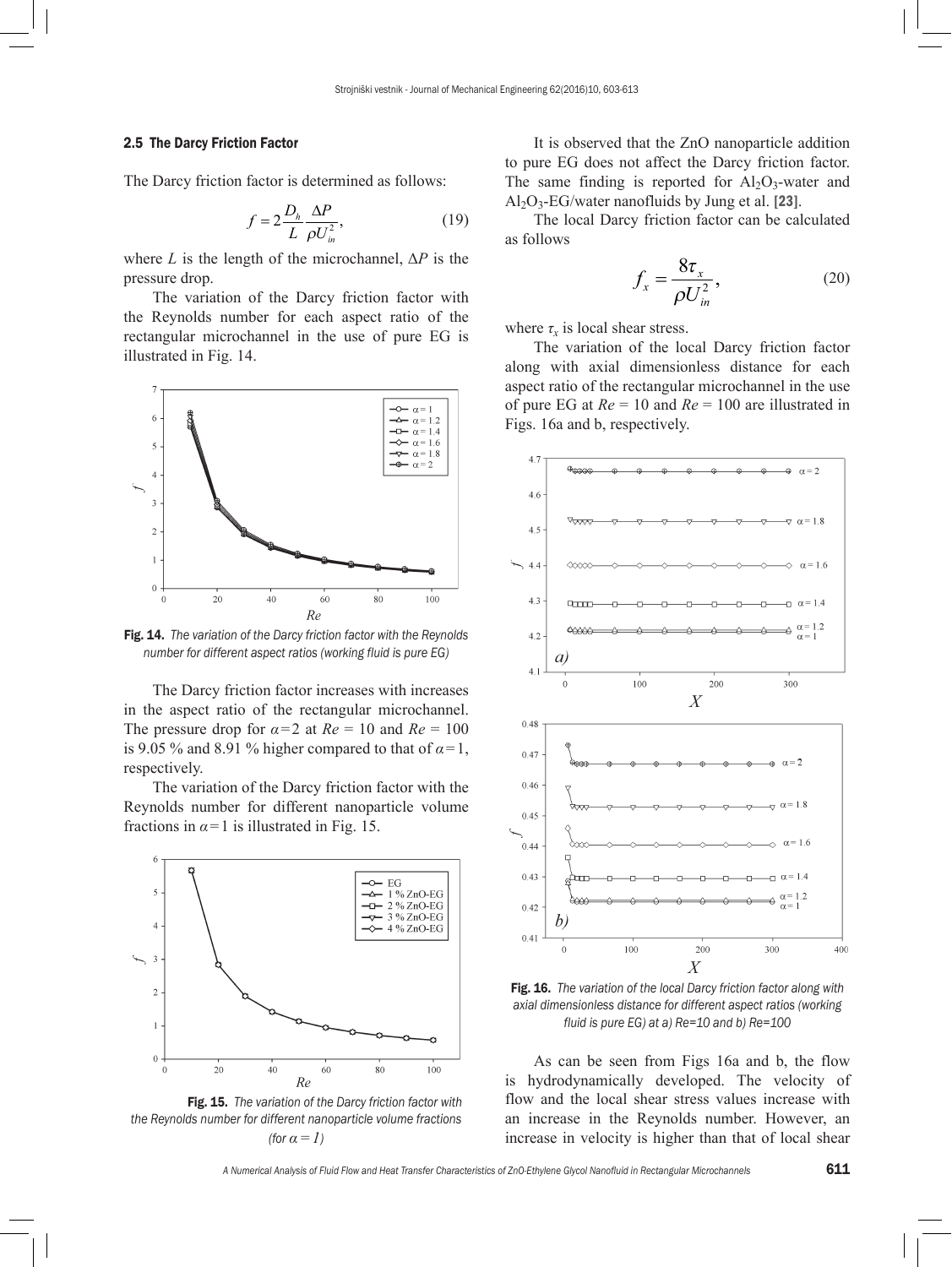stress. Therefore, the local Darcy friction values for  $Re = 10$  are higher than that of  $Re = 100$ . The highest local Darcy friction factor values along with the axial dimensionless distance are obtained for  $\alpha = 2$ , while the lowest values are obtained for  $\alpha = 1$ . The surface area of a microchannel increases with increases in aspect ratio of the microchannel. A larger surface area leads to increases in local shear stress.

#### 2.6 Thermal Resistance and Pumping Power

Thermal resistance can be defined as follows:

$$
R_{th} = \frac{T_w - T_{in}}{Q_{in}},
$$
 (21)

where  $Q_{in}$  is the amount of heat transferred to nanofluid.

Another important parameter is the pumping power required to drive the nanofluid through the microchannel. The pumping power required can be written as:

$$
W = U_{in} A_c \Delta P, \qquad (22)
$$

where  $A_c$  is the cross-section area of the microchannel.

The increase in nanoparticle volume fraction of ZnO-EG nanofluid reduces the wall temperature. Therefore, the increase in the nanoparticle volume fraction of ZnO-EG nanofluid caused a reduction in thermal resistance.

The nanoparticle addition to working fluid also increases the pressure drop and, therefore, the pumping power increases. The nanofluids should be evaluated by their thermal resistance in a given pumping power.



Fig. 17. *The variation of thermal resistance with pumping power required for different aspect ratios (working fluid is pure EG)* 

The variation of the thermal resistance with pumping power required for each aspect ratios of the rectangular microchannel in the use of pure EG is illustrated in Fig. 17.

In a given pumping power required, the highest thermal resistance values are obtained for  $\alpha = 2$ , while the lowest values are obtained for  $\alpha = 1$ .

The variation of thermal resistance with pumping power required for different nanoparticle volume fractions of ZnO-EG nanofluid in  $\alpha = 1$  is illustrated in Fig. 18.



Fig. 18. *The variation of thermal resistance with pumping power required for different aspect ratios (working fluid is pure EG)*

In a given pumping power, the highest thermal resistance values are obtained for pure EG. The thermal resistance decreases with increases in the nanoparticle volume fraction of ZnO-EG nanofluid. The lowest thermal resistance values for a required pumping power are obtained for 4 % ZnO-EG nanofluid.

## 4 CONCLUSIONS

The fluid flow and heat transfer characteristics of ZnO-EG nanofluid through rectangular microchannels with different aspect ratios are numerically investigated. The results showed that the geometrical configuration of microchannels is a very effective parameter on fluid flow and heat transfer characteristics. Therefore, the hydrodynamic and thermal performances of microchannels can be enhanced with only geometric configuration in the system design. The microchannel with  $\alpha = 1$  gave better results in the sense of both fluid flow and heat transfer. In the analyses, the different nanoparticle volume fractions of ZnO-EG nanofluid are used as a working fluid. The use of ZnO-EG nanofluid enhanced the convection heat transfer;